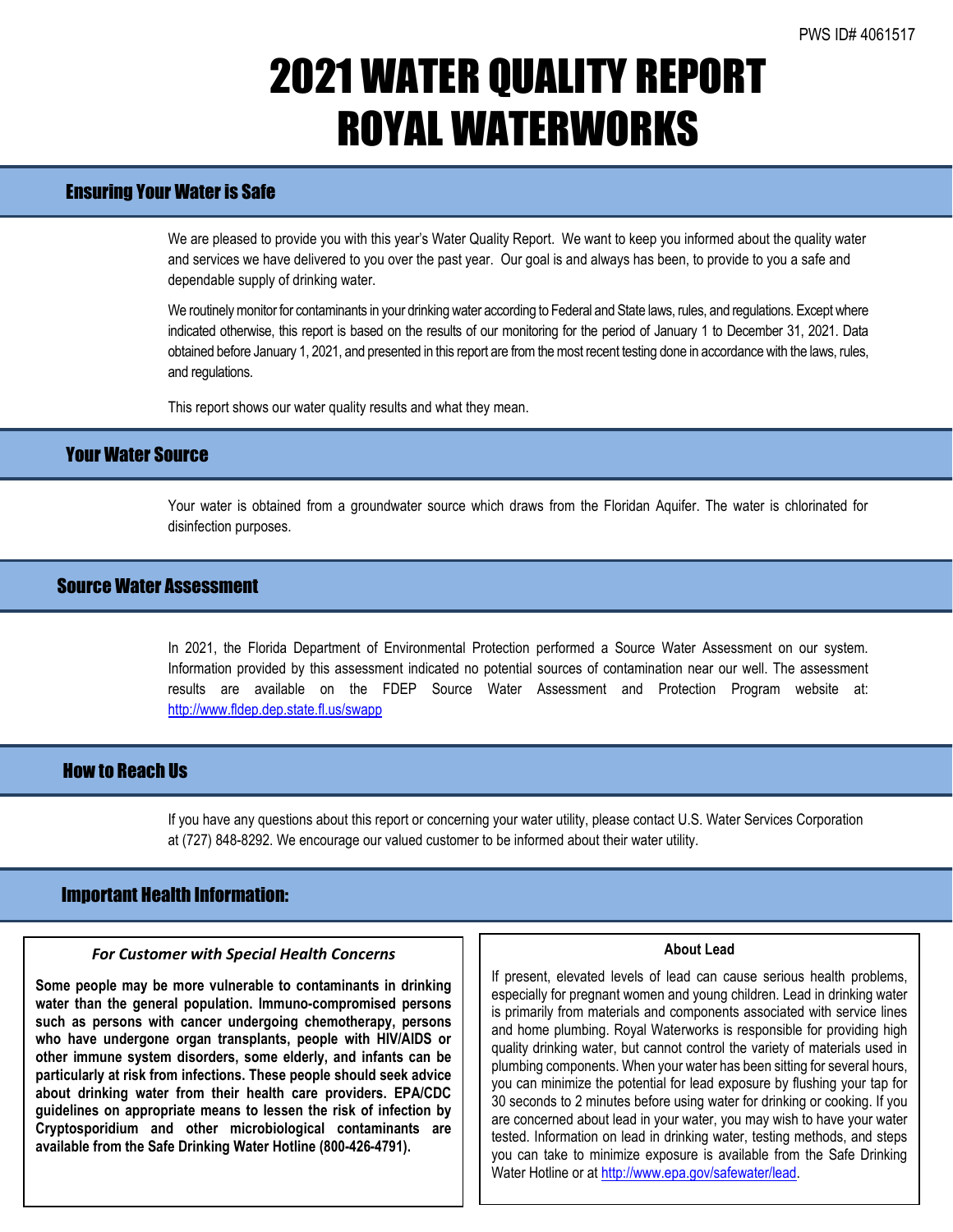# 2021 WATER QUALITY REPORT ROYAL WATERWORKS

## About Your Drinking Water

#### **ADDITIONAL HEALTH INFORMATION**

The sources of drinking water (both tap water and bottled water) include rivers, lakes, streams, ponds, reservoirs, springs, and wells. As water travels over the surface of the land or through the ground, it dissolves naturally occurring minerals and, in some cases, radioactive material, and can pick up substances resulting from the presence of animals or from human activity. Contaminants that may be present in source water include:

**(A) Microbial contaminants**, such as viruses and bacteria, which may come from sewage treatment plants, septic systems, agricultural livestock operations, and wildlife.

**(B) Inorganic contaminants**, such as salts and metals, which can be naturally occurring or result from urban stormwater runoff, industrial or domestic wastewater discharges, oil and gas production, mining, or farming.

**(C) Pesticides and herbicides**, which may come from a variety of sources such as agriculture, urban stormwater runoff, and residential uses.

**(D) Organic chemical contaminants**, including synthetic and volatile organic chemicals, which are by-products of industrial processes and petroleum production, and can also come from gas stations, urban stormwater runoff, and septic systems.

**(E) Radioactive contaminants**, which can be naturally occurring or be the result of oil and gas production and mining activities.

In order to ensure that tap water is safe to drink, the EPA prescribes regulations which limit the amount of certain contaminants in water provided by public water systems. The Food and Drug Administration (FDA) regulations establish limits for contaminants in bottled water which must provide the same protection for public health.

Drinking water, including bottled water, may reasonably be expected to contain at least small amounts of some contaminants. The presence of contaminants does not necessarily indicate that the water poses a health risk. More information about contaminants and potential health effects can be obtained by calling the **Environmental Protection Agency's Safe Drinking Water Hotline at 1-800-426-4791**.

### **HOW TO READ THE TABLE**

In the table accompanying this report you may find unfamiliar terms and abbreviations. The following definitions are provided to assist you with understanding the report.

### **Important Definitions:**

- **Maximum Contaminant Level or MCL:** The highest level of a contaminant that is allowed in drinking water. MCLs are set as close to the MCLGs as feasible using the best available treatment technology.
- **Maximum Contaminant Level Goal or MCLG:** The level of a contaminant in drinking water bellow which there is no known or expected risk to health. MCLGs allow for a margin of safety.
- Action Level or AL: The concentration of a contaminant which, if exceeded, triggers treatment or other requirements that a water system must follow.
- **Maximum Residual Disinfectant Level or MRDL:** The highest level of a disinfectant allowed in drinking water. There is convincing evidence that addition of a disinfectant is necessary for control of microbial contaminants.
- **Maximum Residual Disinfectant Level Goal or MRDLG:** The level of a drinking water disinfectant below which there is no known or expected risk to health. MRDLGs do not reflect the benefits of the use of disinfectants to control microbial contaminants.
- **ND:** Means not detected and indicates that the substance was not found by laboratory analysis.
- **Parts per Billion (ppb) or Micrograms per Liter (µg/l):** One part by weight of analyte to 1 billion parts by weight of the water sample.
- Parts per Million (ppm) or Milligrams per Liter (mg/l): One part by weight of analyte to 1 million parts by weight of the water sample.
- Picocurie per Liter (pCi/L): Measure of the radioactivity in water.